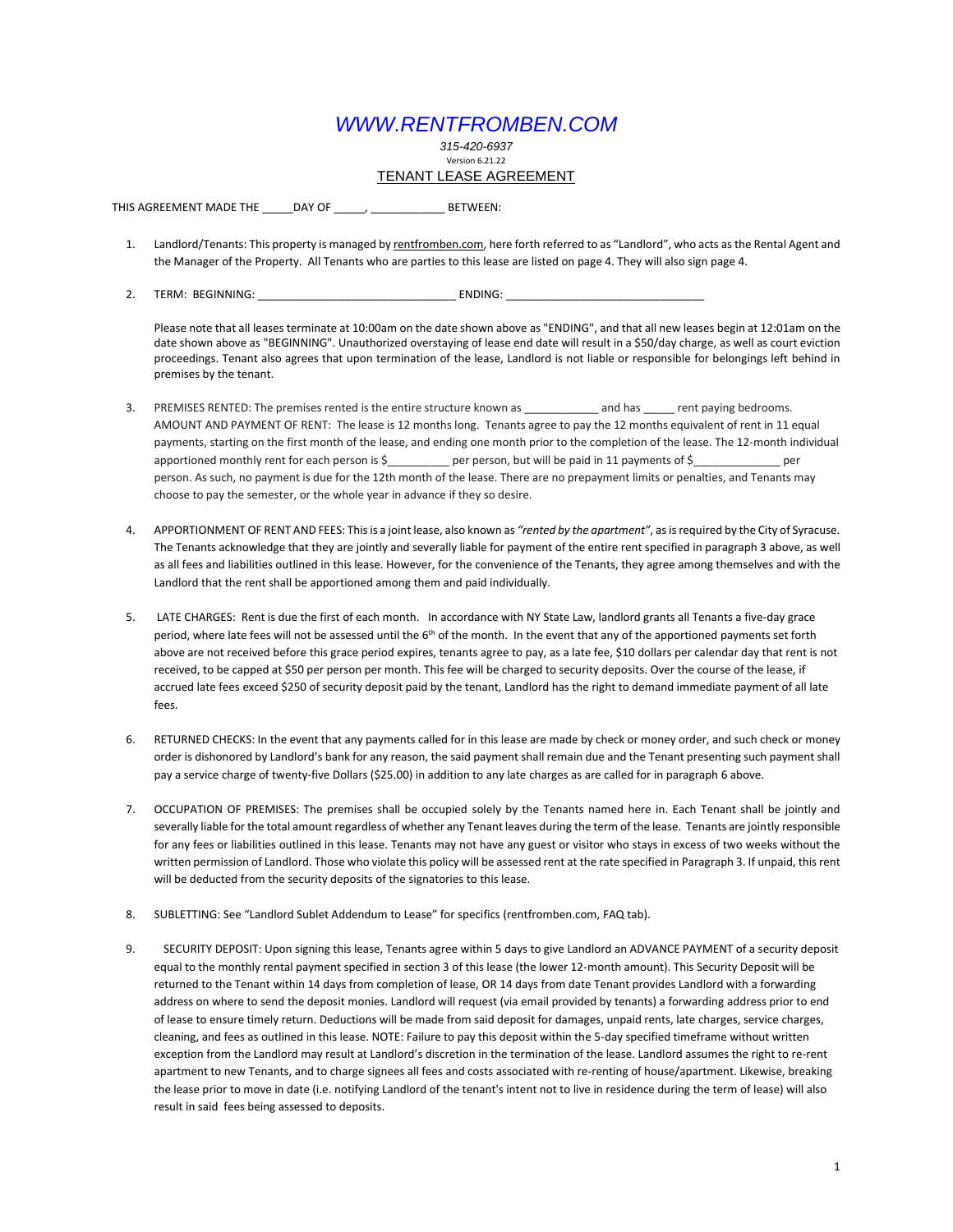- 10. GOOD PAYMENT STATUS/ MOVE IN -No Tenants will be granted keys nor entry to their new apartment until ALL Tenants on this lease have paid the deposits outlined in section 9 above.
- 11. TAXES: Landlord will pay all taxes.
- 12. UTILITIES: There are 3 different National Grid (Gas and Electric) Lease Options:

*Standard*: All utilities except water shall be contracted for and paid for by the Tenants (water bills to remain in the name of Landlord). Water charges shall be calculated by the Landlord based on quarterly bills received. (FYI: average water bill cost is \$7-10 dollars per person/per month). This water bill shall be apportioned equally among the Tenants at the end of the lease, and deducted from the security deposits. Tenants will report water leaks, toilet problems, etc., in a timely fashion to Landlord.

Special 1: This section applies only to 858 Livingston, 525 Euclid, 525 1/2 Euclid, 604 Euclid and 801 Euclid - all above "Standard" conditions apply, EXCEPT LANDLORD SHALL CONTRACT AND PAY NATIONAL GRID NATURAL GAS AND ELECTRICITY COSTS.

*Special 2*: This section applies only to 715 Euclid Ave- all above "Standard conditions apply, EXCEPT LANDLORD SHALL CONTRACT AND PAY FOR HEAT/NATURAL GAS. Tenants will contract for electricity only.

 Tenants under the STANDARD and Special 2 categories are required to contract with National Grid and have an active account (power and gas on) prior to occupancy. It is unsafe to live in a house with no lights or gas service, and Tenants are prohibited from moving into the *premises until services are activated*. **Tenants will not shut off heat and electric service during the winter months under any conditions, as this will result in frozen pipes and extensive damages to property which they will be liable for.** 

- 13. FURNISHINGS AND STORAGE: You are renting a furnished apartment. Premises will contain furnishings that are the property of the Landlord and are: Full Beds/ Dressers/Desks/ Dining Table /Living room Seating/Refrigerator/Stove. They are accepted "as is" and need to be in the same condition at the end of the term of the lease, minus normal wear and usage. Mattresses may be new or used. If you are sensitive to a used mattress, you have the right to acquire your own, and Landlord will remove the one provided. Removal of furnishings: If requested, Landlord will remove 2 items per apartment at no cost to Tenants. Anything beyond that, Tenants will be charged, from their security deposits, moving and storage fees of \$20 per item. Tenants will be charged for furniture that is missing, removed from the living area of the apartment, or damaged beyond repair. Infestation liability: Tenants should use extreme caution if importing bedding or furniture into their house, as they will assume liability for extermination costs associated with bed bugs, roaches, or fleas that manifest as result. Report any bug bites immediately. TIPS to avoid these problems: don't sleep in other places with bed bugs, never import bedding or beds from a house that has bedbugs, avoid bringing in stray cats, and clean your apartment regularly (remove trash weekly including recyclables) as failure to do this will attract mice and other bugs. If you import bedbugs, the current exterminator charges can range from \$1000-\$4000 depending on level and scope of bug presence. STORAGE: Landlord permits storage of tenant belongings in attics free of charge. Tenants can store items at any time during the lease, even prior to the start of the lease if needed. Landlord is not liable for any stored items. No long-term storage is permitted in basements due to dampness and risk of damage to tenant's belongings.
- 14A. PAINTING: Landlord will paint/touch up common rooms and areas with a soft white color paint. No painting of common rooms and areas is permitted by Tenants without written prior approval from Landlord. However, tenants have a choice in regards to painting their bedroom. OPTION 1- STATUS QUO- tenant likes the current color and condition of their bedroom walls, and plan to keep it the same. No further action is required. OPTION 2- SELF PAINT- tenant wants to paint their own bedroom their own color. Landlord will credit tenant \$75 off their next rent payment to help cover cost of supplies and labor. In order to get this \$75 credit, tenant must email Landlord *before and after* photos of their bedroom walls INCLUDING pictures of the floors (to document who is at fault for any paint spills found on floors at end of lease). Failure to provide these pictures reduces the painting credit to \$35. Tenants agree to use a drop cloth, wet rag, etc. to prevent paint spills. Tenants are liable for all costs associated with removing dried paint spills from floors caused as a result of their painting. OPTION 3- BEN PAINT- Landlord will paint your bedroom with our satin soft-white paint color. Tenant will be charged \$75 for paint and labor, which will be paid out of tenant security deposit at the end of the lease. Tenant agrees to keep the soft white color and not paint over it. Requests for the "Ben Paint" option must be submitted via email to Landlord 30 days prior to start of lease.
- 14B. REPAIRS: Tenants must keep the premises clean, and in good order. Tenants are to call and notify Landlord of any needed repairs in a timely fashion to ensure timely service. Tenants may be liable for additional damages caused by a failure to report problems in a timely fashion. **Tenants should email repair requests to repairs@rentfromben.com** OR in the case of emergency repairs, call or text 315-727 8551. Landlord is responsible for making repairs. Tenants must return premises at end of term in the same condition as received, with ordinary wear and usage accepted. Tenants liable for damages caused by themselves and guests, to be deducted at end of lease from security deposits. However, any damages in excess of \$150 per incident will be billed to tenants at that time, and payment is required within ten business days. Failure to pay in the time specified will result in an additional \$5/day late fee.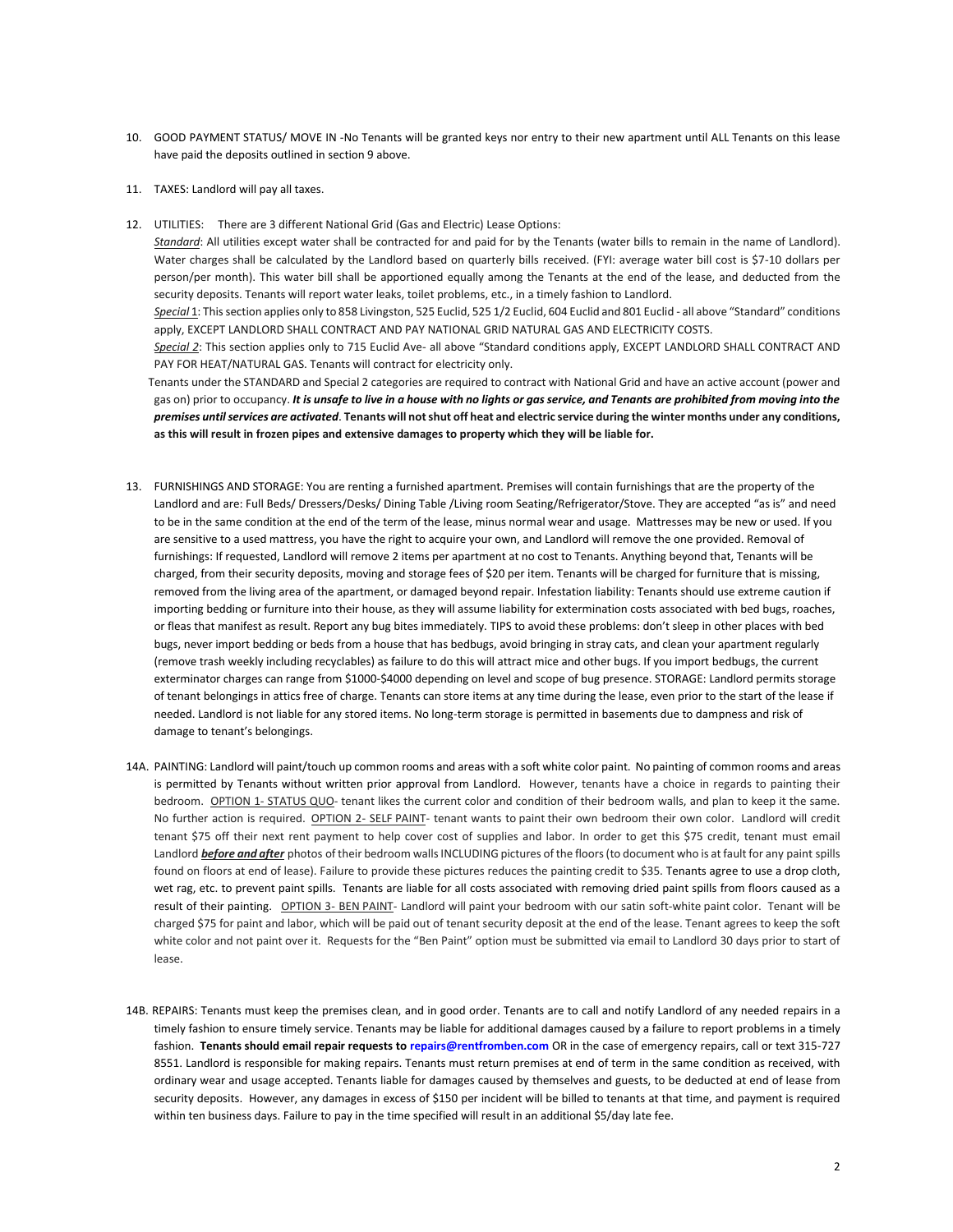- 15. PETS: Landlord supports responsible pet ownership and pet rescue adoptions. The following dog deposit/cat deposit fee will be half if the pet is acquired as a result of a rescue/adoption. Dog Rules: One dog permitted per unit if Tenants agree to abide by the following guidelines: owner pays a \$175 dog fee. Dog must be house broken, over 1 year old, on flea control, and crate trained. Violation of these dog policies may result in pet removal. Dead lawn patches caused by dog waste will result in an additional \$100 deduction from security deposits at end of lease. Due to insurance company limitations, the following purebred dog breeds are not allowed: Pit Bull terriers, Staffordshire terriers, Rottweilers, German Shepherds, Presa Canarios, Chows, Dobermans, Akitas, Wolf Hybrids, Mastiffs, Cane Corsos, Great Danes, Alaskan Malamutes, and Siberian Huskies. Cat Rules: \$50 cat fee. Maximum 2 cats per apartment, and NO MALE CATS allowed due to urine marking of furniture, unless proof of neutering is provided, along with payment of a \$150 male cat security deposit.
- 16. HOUSE LOCK/BEDROOM LOCK/ LOCKOUT POLICY: *House Locks*: House lock key sets are provided free of charge at move in for each tenant. Failure to return complete key sets at end of lease will result in charges to replace keys/locks as needed. During lease, Tenants will be charged \$10 to replace each lost key. *Bedroom Locks:* Tenants may request a functional privacy or keyed entry lock for their bedroom door. Privacy locks (interior mounted hooks or bolts) will be provided free of charge. Keyed entry locks and keys will be provided at a \$30 charge. Landlord will maintain one copy of the bedroom key in case of lockout, and for apartment showings and repairs. KEY EGRESS LOCKS ARE PROHIBITED (locks that require a key on both sides to operate) due to City fire code regulations. *Lockout policy:* Landlord will provide free lockout service during normal business hours. However, after business hours will result in a \$50 service charge.
- 17. NOISE/HEALTH AND WELFARE MAINTENANCE/ROOF USAGE/ FIRE SAFETY: Tenants agree to keep all noise at a reasonable level. After three warnings for noise complaints, Landlord may cancel this lease without any liability or compensation to Tenants.

 HEALTH AND WELFARE MAINTENANCE: if Landlord feels that the apartment is being kept in poor condition (i.e., excessive mess, filth, a "dirty state" that invites infestation by bugs, cockroaches, or risks excessive degradation of the apartment, Landlord will issue a warning to tenants, in which a list of the areas of concern will be detailed. The Tenants will have 5 days to correct to a reasonable standard of cleanliness. Failure to address and remedy the listed areas of concern will result in the Landlord contracting a 3<sup>rd</sup> party vendor to come and clean AT THE TENANTS COST.

ROOF USAGE: Tenants are not permitted at any time to be on roofs, and must limit outdoor activities to porches and lawn spaces. FIRE

 SAFETY: Landlord will provide tenants with fire safety assets. An encased wall mounted fire extinguisher will be provided to every apartment. It is to be used only in the case of fires. Damaged cases, or missing and used extinguishers not as a result of a fire, will result in a replacement charge of \$125, which will be deducted from security deposits. If an extinguisher is used for a fire, it must be reported within 24 hours to repairs@rentfromben.com so it can be replaced. In houses with 3rd floor bedrooms and only one path of egress, Landlord will provide a wall mounted collapsible fire ladder on the 3rd floor, creating a 2nd path of egress. Tenants agree to read the displayed instructions and familiarize themselves with how to use the ladders. These ladders are to be deployed ONLY in the case of a fire emergency. If ladders are deployed or used for any non-emergency purpose, tenant's security deposits will be charged \$250 for replacement and installation of a new ladder. As per city code, every bedroom has been provided with a smoke detector, and additional detectors in common areas. Tenants will not remove or tamper with detectors. Tenant security deposits will be charged \$35 per missing detector. Tenant's will comply with all city code regulations relating to BBQs and bonfires.

- 18. FEDERAL DISCLOSURE: Buildings in the City of Syracuse, as well as Syracuse University Dormitories constructed prior to 1978 may contain lead paint. To avoid your exposure to any lead paint, do not sand walls to expose the old layers of paint! Information on lead poisoning is provided in the FHA "Lead Information" pamphlet. By signing this lease, Tenants are affirming that they have printed, read, and signed [t](http://www.epa.gov/lead/pubs/leadpdfe.pdf)his pamphlet. The pamphlet is available on-line at http://www.epa.gov/lead/pubs/leadpdfe.pdf. Addi[t](http://portal.hud.gov/hudportal/HUD?src=/program_offices/healthy_homes/enforcement/disclosure)ional info is available at [http://portal.hud.gov/hudportal/HUD?src=/program\\_offices/healthy\\_homes/enforcement/disclosure.](http://portal.hud.gov/hudportal/HUD?src=/program_offices/healthy_homes/enforcement/disclosure)
- 19. DUTY OF THE TENANT TO REPORT PROBLEMS: Tenants must report water leaks, plumbing and heating problems, safety concerns,, or any other problems as soon as detected to ensure a quick repair by the Landlord. This includes common areas of the house (exterior lights, stairs, etc.). Anything that you deem as a safety hazard or concern warrants an immediate report to the Landlord.
- 20. SEWER BACKUPS AND MOLD/MILDEW MANAGEMENT: The City of Syracuse has small antiquated sewer lines which are prone to clogging when tampons, paper towels, baby wipes, sanitary pads, and even so-called "FLUSHABLE WIPES" are flushed down toilets. Therefore, Tenants and their guests, agree to NEVER flush any of the above listed items down the toilet, along with any other items not appropriate for flushing, as they can and WILL CREATE A SEWAGE BACK UP IN THE BASEMENT OF THE HOUSE. Tenants will be liable for the plumbing and cleanup costs when this occurs due to their negligent act of flushing inappropriate items. Sewer clogs and clean ups cost \$250-\$500 depending on severity. These costs will be billed to tenant's security deposits. MOLD/MILDEW: Tenants acknowledge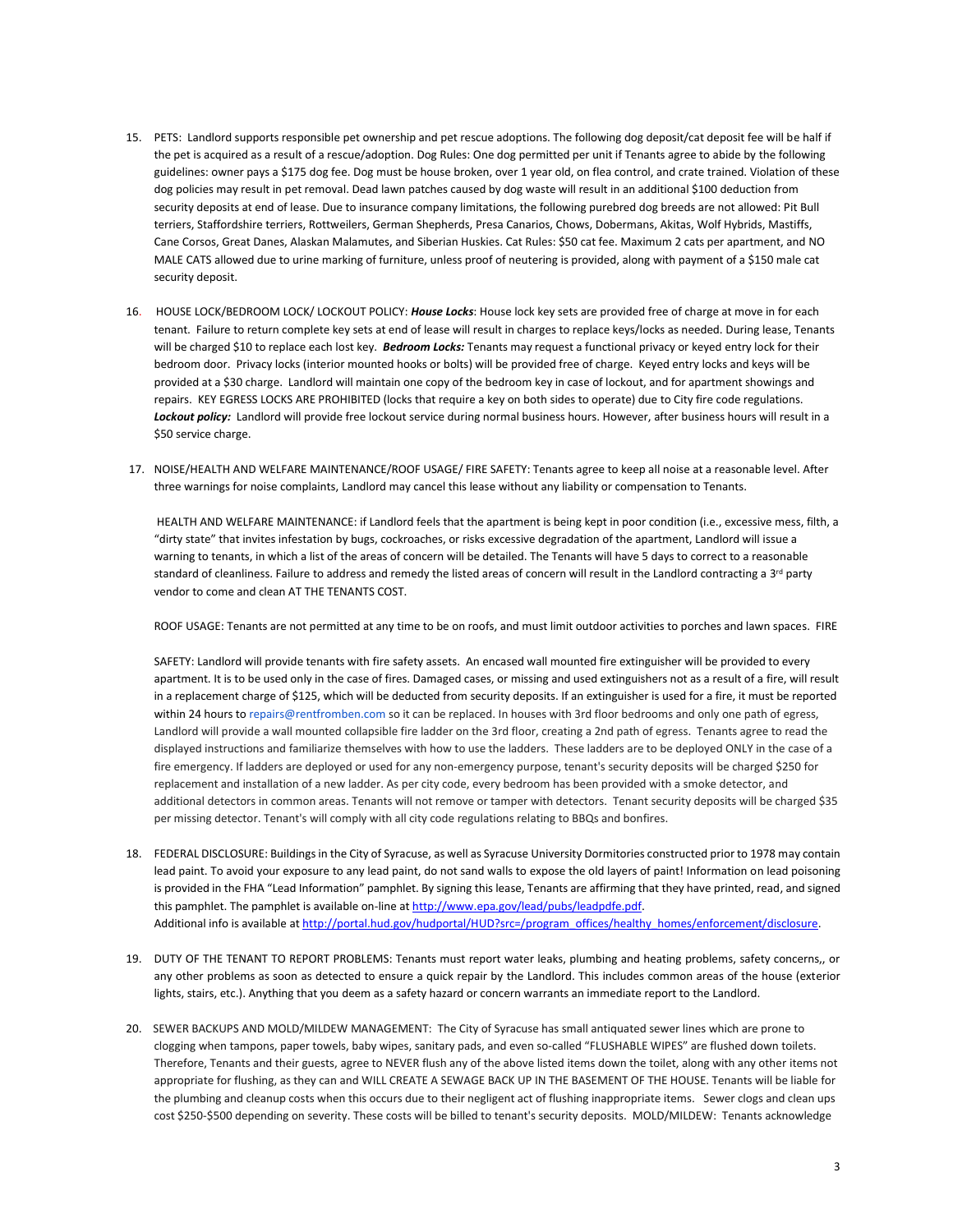and understand that biological organisms like mold and mildew spores are present in every aspect of life. They exist in newly constructed homes, older homes, as well as outdoors where we interact with them every day. Tenants accept and agree that there is no known method for completely eliminating the introduction of these microorganisms into residences, nor completely eradicating them once they are present. Because mold and mildew spores proliferate in warm damp environments, and where decaying organic matter (spilled beer, crumbs, mud) is readily available for them to consume, it shall be the Tenant's responsibility to maintain their unit so as to avoid the accumulation of said matter and moisture. In the event that mold or other biological organisms appear and/or grow within the premises, it shall be the Tenant's responsibility to promptly and properly clean affected areas to minimize further growth of microorganism colonies. Refer to CDC guidance on how to clean and prevent mold growth in bathrooms and other living areas as needed.

- 21. CHANGES: This lease contains all the agreements between Landlord and Tenants and cannot be changed except by written agreement signed by the majority of the tenant signatories to this lease and the Landlord.
- 22. FAILURE TO GIVE POSSESSION: Landlord shall not be liable for failure to give tenant(s) possession of the house on the beginning date of the term if caused by factors beyond Landlord's control (natural disasters, University changing semester dates, terrorism/insurrection, need for extensive repairs/remodeling due to damages caused by previous tenant). In the rare case that this delay occurs, no rent is due or payable until the date when possession by tenants occurs. Landlord will notify tenants immediately of any delays in possession, and will keep tenants updated as to progress towards possession. Regardless of any delays in possession, the ending date of the term will not be changed.
- 23. DEFAULT: If the Tenants fail to comply with any of the financial or material provisions of this Agreement, or of any present rules and regulations, or materially fails to comply with any duties imposed on the Tenants by statute or State laws, within the time period after delivery of written notice by the Landlord specifying the non-compliance and indicating the intention of the Landlord to terminate the lease by reason thereof, the Landlord may terminate this lease. If the Tenants fail to pay rent when due and the default continues for the time-period specified in the written notice thereafter, the Landlord may, at their option, declare the entire balance (compiling all months applicable to this lease) of rent payable hereunder to be immediately due and payable and may exercise any and all rights and remedies available to the Landlord at law or in equity and may immediately terminate this lease.

The Tenants will be in default if: (a) Tenants do not pay rent, or other amounts that are owed in accordance with respective State laws; (b) Tenants, their guests, or the occupant(s) violate this lease, rules, or fire, safety, health, or criminal laws, regardless of whether arrest or conviction occurs; (c) Tenants abandoned the premises; Tenants shall be responsible for all expenses incurred by Tenants' default including reasonable attorneys' fees, advertising fees, preparation for re-entering, and preparation for re-renting.

- 24. RIGHT OF LANDLORD TO ENTER: Landlord may enter premises at reasonable terms to inspect, to make repairs or alterations, and to show the apartment to possible buyers, lenders, Inspectors, and or future Tenants. Locks may not be changed without written permission. Tenants will be given as much advance warning as possible given the circumstances, via written means (email, note), telephone, or face to face. Notification is also implied when a repair is requested by Tenants.
- 25. CITY REGULATIONS/USE OF FIREPLACES: Tenants agree to abide by all City of Syracuse regulations including but not limited to those relating to parking, garbage, noise and nuisance ordinances, etc. There is to be no parking at any time on front lawns. Tenants will be charged a flat fine of \$100 for any lawn damage caused by repeated parking of vehicles on greenspace.
- 26. CURBSIDE TRASH: Landlord agrees to contract for and provide weekly curbside trash service for the duration of this lease. Tenants agree to pay \$7/per tenant/per month for this service which will be deducted from their security deposits at the end of the lease. Tenants may request to OPT OUT of this trash service in writing, prior to the start of lease. A written request signed by ALL occupants of the house is required to enact the opt out.

 Tenants remain liable for any illegal trash putouts or excess trash fees (i.e., Tenants placing trash on the curb on wrong days, placing illegal items {tires, metal, etc.) in trash after it has been placed to the curb by Landlord. Recyclables are to be placed in blue bins in trash areas outside of the house. A NOTE ON MOVE OUT GARBAGE: Because the City of Syracuse limits the amount of trash put out per week, tenants who generate an excessive trash pile at move out time that violates the city proscribed limit will be charged an excess trash fee of \$35 per person by landlord to cover the cost of loading and transporting this excess waste to the dump, as well as cover the associated dump fees.

27. SNOW REMOVAL IN SYRACUSE: Snow removal will be the responsibility of Tenants and the Landlord in the following manner: TENANT RESPONSIBILITIES: Tenants are responsible for removal of snow from steps and sidewalks. Snow removal is first and foremost a safety issue. The City of Syracuse ordinance on snow removal states "anyone with a sidewalk parallel to any public street shall clear and keep cleared any snow or ice which has accumulated on the surface. The clearing of the snow and ice shall be completed by 6pm of the day following the accumulation." Tenants should plan and prepare to meet these obligations, which can be laborious, inconvenient, cause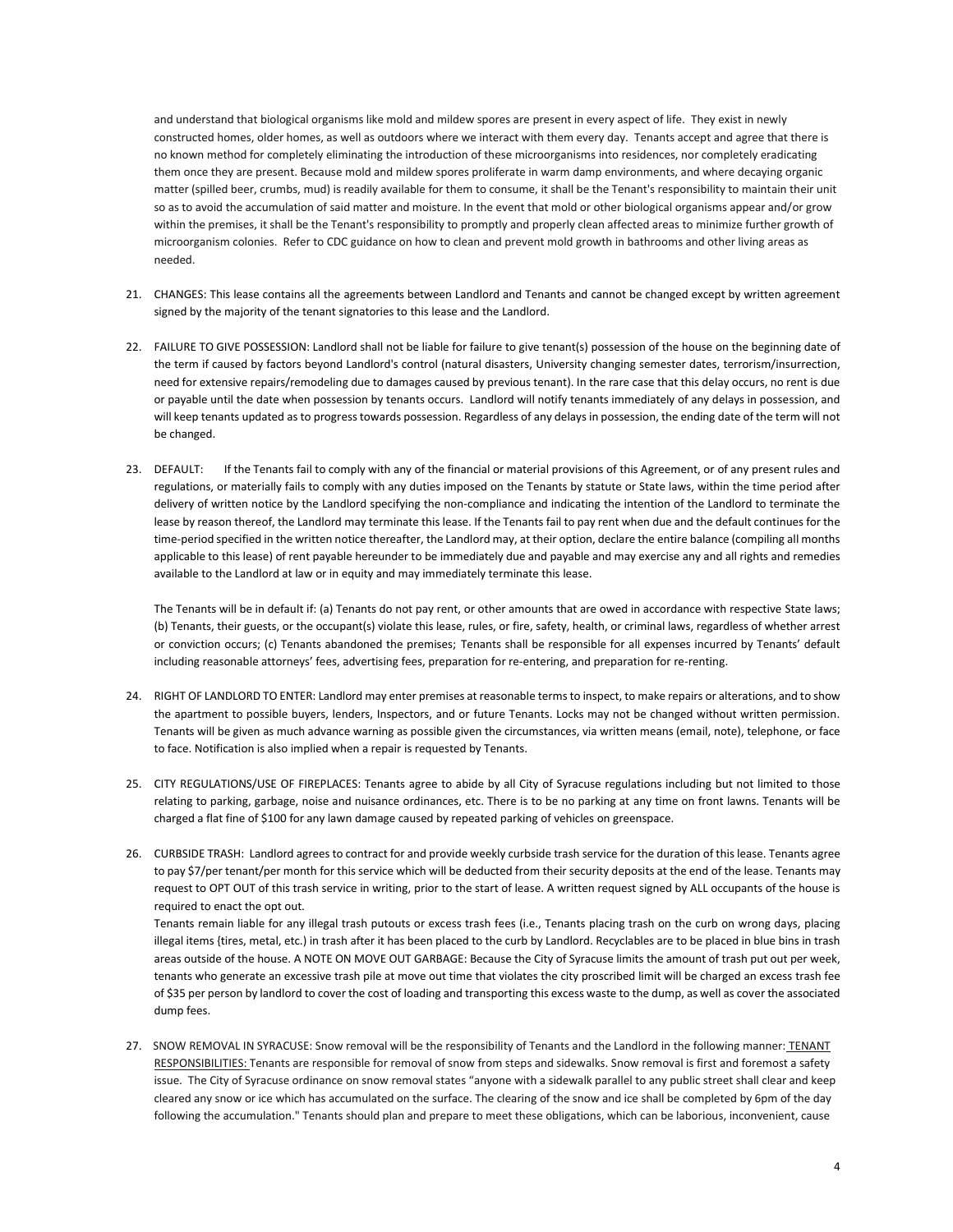stress, and disrupt schedules. Failure on the tenant's part to operate under these difficult Syracuse winter conditions is not the fault of the Landlord. LANDLORD RESPONSIBILITIES: Landlord will contract with a plow service to plow driveways for the duration of winter. Plow service will be delivered within 24 hours of cessation of snowfall. Tenants agree to pay a one-time plow fee, to be deducted from each security deposit at end of lease, in the amount of \$80 (EXCEPTIONS: 520 Euclid and 715 Sumner will not be charged nor plowed). After a driveway has been plowed by Landlord, Landlord is not responsible for any snow deposits created by City of Syracuse plows on city owned driveway aprons.

- 28. ICICLES: Due to heavy snows, large icicles will form on all houses, and pose a serious threat to you, your guests, and your cars. Tenants are forbidden from parking under large icicles. Tenants agree to park a safe distance from icicles and not to walk under them.
- 29. LIABILITY: Tenants must pay for damages suffered and money spent by the Landlord relating to any claim arising from any act of neglect by Tenants. Tenants are responsible for all negligent acts of the tenant's family, employees, guests, or invites. The Landlord shall not be liable for any damage or injury to the Tenant(s), or any other person, or to any property, occurring on the Premises, or any part thereof, or in common areas thereof, and the Tenant(s) agrees to hold the Landlord harmless from any claims or damages unless caused solely by the Landlord's gross negligence.
- 30. DISPUTE: It is expressly agreed by the parties hereto that in the event a dispute arises during or after the term of this lease which results in the commencement of a lawsuit by either party, the non-prevailing party shall pay all reasonable attorneys' fees and expenses incurred by the prevailing party. In case any one or more of the provisions contained in this lease shall, for any reason, be declared invalid, illegal or unenforceable in any respect, such invalidity, illegality or unenforceability shall not affect any other provision of this lease, but this lease shall be construed as if such invalid, illegal or unenforceable provisions had never been contained in this lease unless the deletion of such provision or provisions would result in such a material change as to cause completion of the transaction contemplated under this lease to be unreasonable. This lease may be executed in counterparts, each of which shall be deemed to be one and the same instrument. Delivery via electronic means shall be considered effective. This lease and the performance of this lease shall be governed, interpreted and construed pursuant to the laws of the State of New York, without respect to its principles of conflicts of laws. This lease shall be binding upon and inure to the benefit of the parties hereto and their respective successors and assigns.
- 31. RENEWALS: Should you be renewing your lease, or resigning a lease with this Landlord at a different address, your security deposit will carry over with you to the new lease. Given that each year, the historical average is about \$200 dollars of charges from the original security deposit by water bills, snow removal fees, damages, and trash service, an additional \$200 deposit will be due from each renewing tenant. This will be due no later than 30 days after signing the new lease, and failure to pay on time can result in Landlord nullifying the lease at his discretion.
- 32. CLEANING: New Tenants moving into a completely vacated (non-renewal or partial renewal) apartment have a choice on cleaning. This choice must be made and reported to Landlord by April 1st. Failure to report a preference will result in defaulting to Option 1.

 OPTION 1 STANDARD CLEANING: Landlord will hire a cleaning crew at no cost to incoming tenants, and complete any repairs, painting, and purging of debris and garbage required. FAILURE OF TENANTS TO CONTRACT WITH NATIONAL GRID AND PROVIDE UTILITY SERVICES DURING TIME OF CLEANING WILL RESULT IN DEGRADED AND PARTIAL CLEANING, DUE TO LACK OF LIGHTING, LACK OF HOT WATER, ETC AVAILABLE FOR CLEANING COMPANY. Apartment will be completed and available for move in on the start date of lease noted on page 1 of this lease.

 OPTION 2 EARLY MOVE-IN/ SELF CLEAN: Tenants agree to do the cleaning themselves, and will be paid \$15/hour for said cleaning. Tenants will be allowed to move into the apartment before the official lease start date (usually 1-2 weeks early) once previous tenants have moved out and Landlord has completed repairs, painting, and safety inspection. Compensated time spent cleaning, which only includes actual cleaning and not moving in, purchasing supplies, etc by tenants, will fall within normal cleaning industry standards, and will be capped as follows: 8 hours for 1-bedroom/studio apartments, 13 hours for 2 bedroom apartments, 16 hours for 3 bedroom apartments, 18 hours for 4-bedroom apartments/houses, and 20 hours for apartments or houses of 5 or more bedrooms. Tenants must conduct cleaning within 5 days of moving in, and provide the Landlord with before and after photos to document cleaning was actually performed. Failure to provide photos, or complete the cleaning within 5 days of moving in will result in tenants receiving a maximum of \$50 credit for cleaning. Photos must document and support the cleaning hours worked.

 Tenants who choose Option 2, but decide to change to Option 1 after notifying landlord, agree to delay possession of their apartment at no penalty to Landlord until the 5th of the month, to allow Landlord time to contract and schedule cleaners.

 At the end of this lease, tenants are responsible to deliver premises back to the Landlord cleaned to acceptable standards used by cleaning companies. Failure to do so will result in Landlord contracting with cleaners to conduct any needed cleaning to achieve said standards, and the costs of said cleaning will be levied against the tenant's security deposits at the market rate (\$25-35/hour).